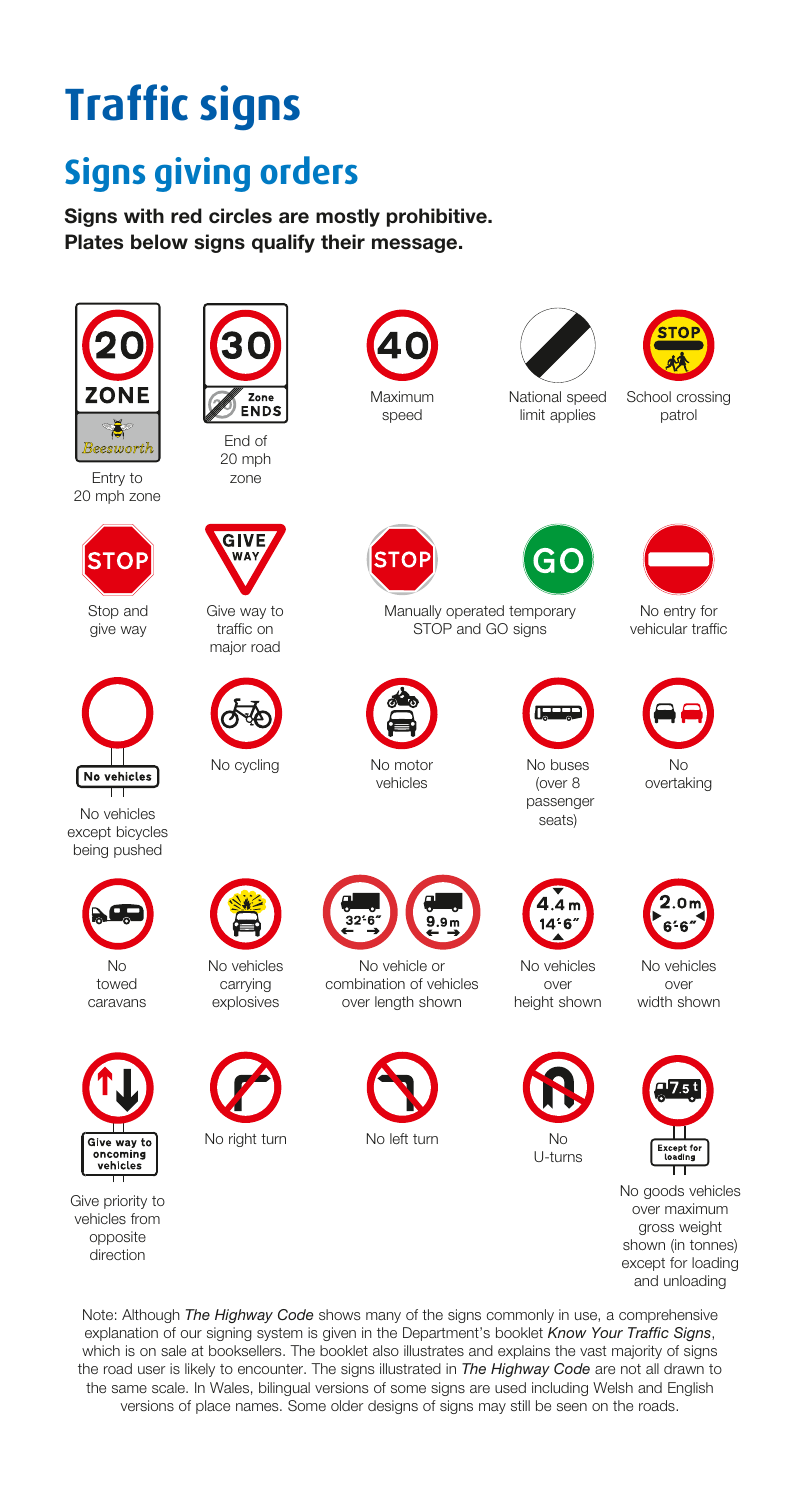

No vehicles over maximum gross weight shown (in tonnes)



Parking restricted<br>to permit holders





No stopping during period indicated except for buses





No stopping during times shown except for as long as necessary to set down or pick up passengers

#### Signs with blue circles but no red border mostly give positive instruction.



(right if symbol reversed)



Turn left (right if symbol reversed)



Keep left (right if symbol reversed)



Vehicles may pass either side to reach same destination



Mini-roundabout (roundabout circulation give way to vehicles from the immediate right)



Route to be used by pedal cycles only



Segregated pedal cycle and pedestrian .<br>Iroute



Minimum speed End of minimum



speed



Buses and cycles only



With-flow bus and cycle lane



Trams only



Pedestrian crossing point over tramway





Contra-flow bus lane With-flow pedal cycle lane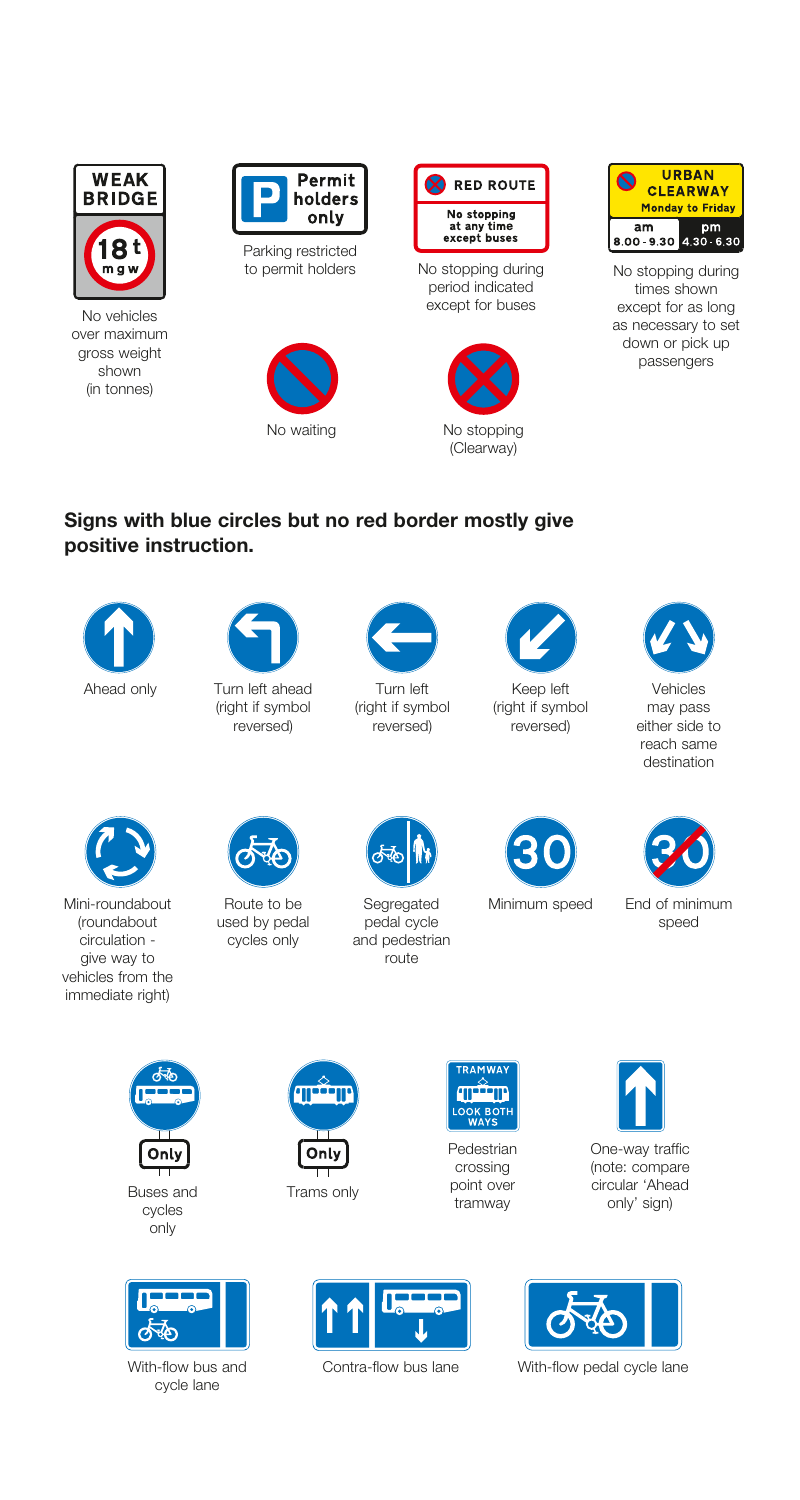## **Warning signs**

#### Mostly triangular

# **STOP** 100 yds

Distance to 'STOP' line ahead



ends



on right (left if symbol reversed)





Distance to 'Give Way' line ahead



bend ahead



vehicles from the right





from left ahead

#### The priority through route is indicated by the broader line.



Bend to right (or left if symbol reversed)





**REDUCE SPEED NOW** 

some signs



Two-way traffic crosses one-way road



Two-way traffic straight ahead



Opening or swing bridge ahead



Low-flying aircraft or sudden aircraft noise



Falling or fallen rocks



downwards<br>Traffic signals not in use



Tunnel ahead



Trams crossing ahead

Zш





Steep hill

Gradients may be shown as a ratio i.e. 20% = 1:5



Level crossing without barrier or gate ahead



upwards

Level crossing without barrier



Level crossing with harrier or gate ahead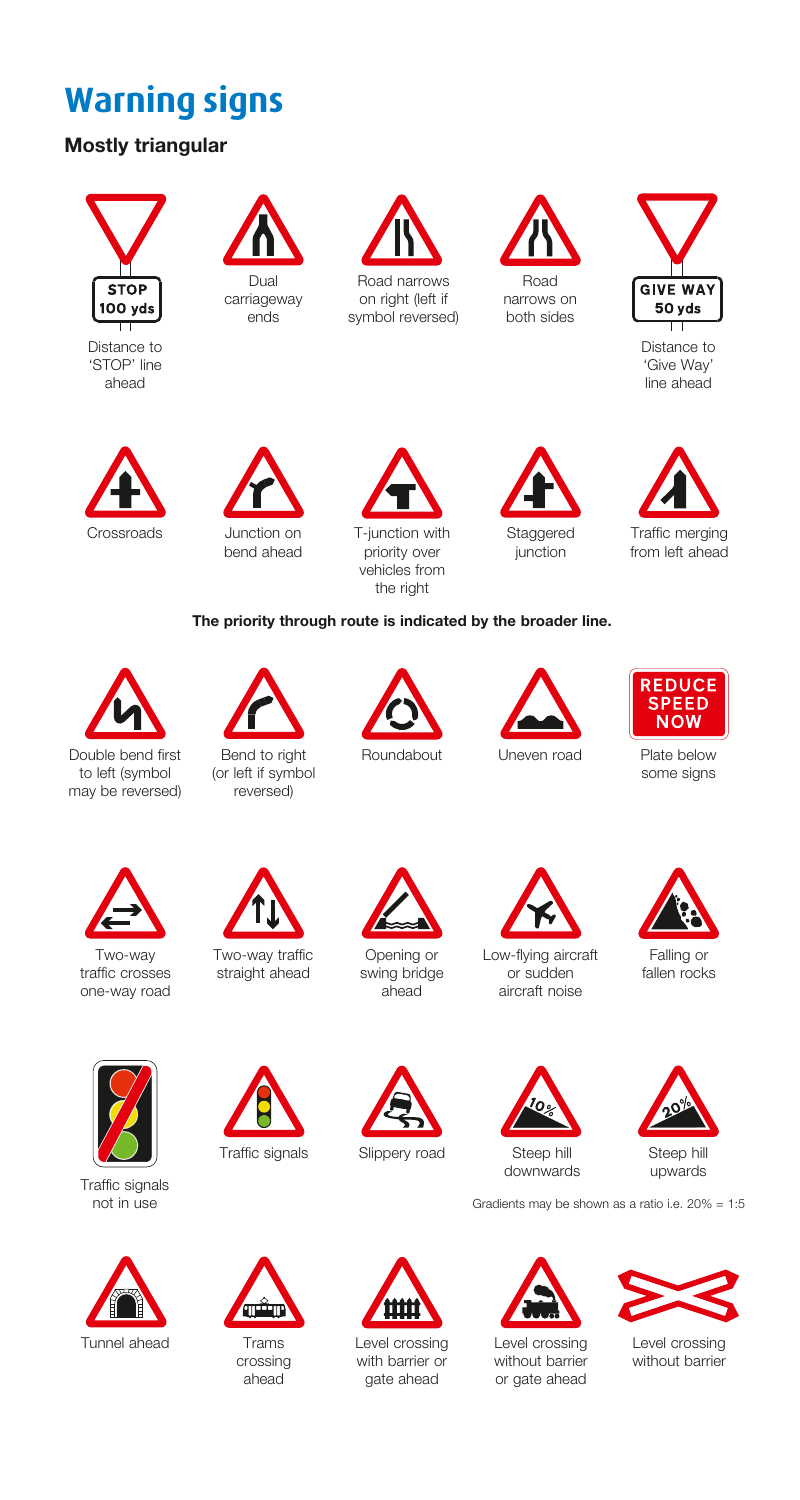#### Warning signs - continued





Risk of ice





Traffic queues likely ahead





Distance over Other danger; Soft verges which road humps extend



Side winds Hump bridge Worded warning sign



plate indicates nature of danger



Quayside or river bank

TТ





grounding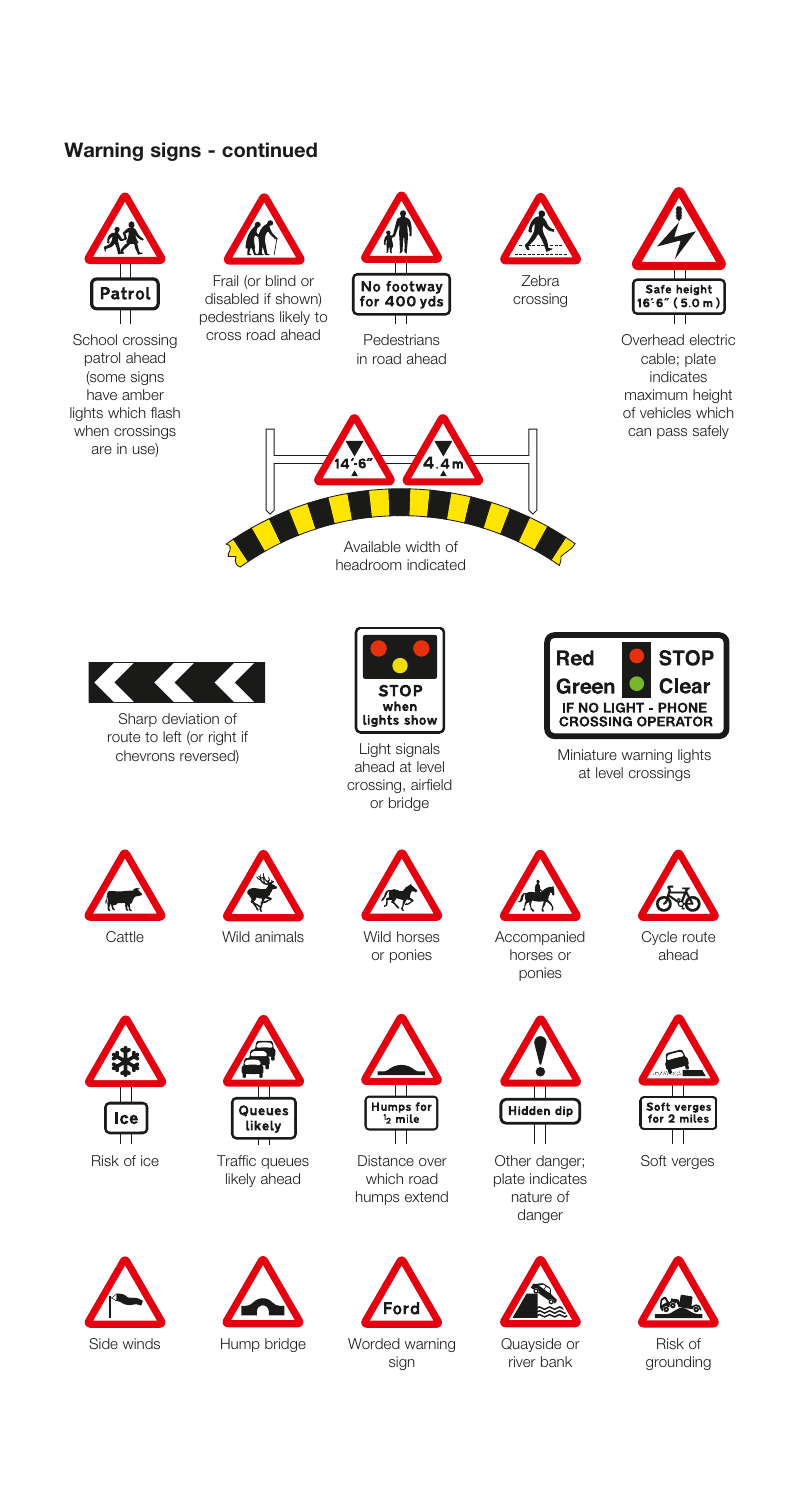## **Direction signs**

#### Mostly rectangular

#### Signs on motorways - blue backgrounds



into a motorway (junction number may be shown on a black background) On approaches to



junctions (junction number on black background)



Route confirmatory sign after junction



Downward pointing arrows mean 'Get in lane' The left-hand lane leads to a different destination from the other lanes.



The panel with the inclined arrow indicates the destinations which can be reached by leaving the motorway at the next junction

#### Signs on primary routes - green backgrounds



On approach to a junction in Wales (bilingual)

Blue panels indicate that the motorway starts at the junction ahead. Motorways shown in brackets can also be reached along the route indicated. White panels indicate local or non-primary routes leading from the junction ahead. Brown panels show the route to tourist attractions. The name of the junction may be shown at the top of the sign. The aircraft symbol indicates the route to an airport. A symbol may be included to warn of a hazard or restriction along that route.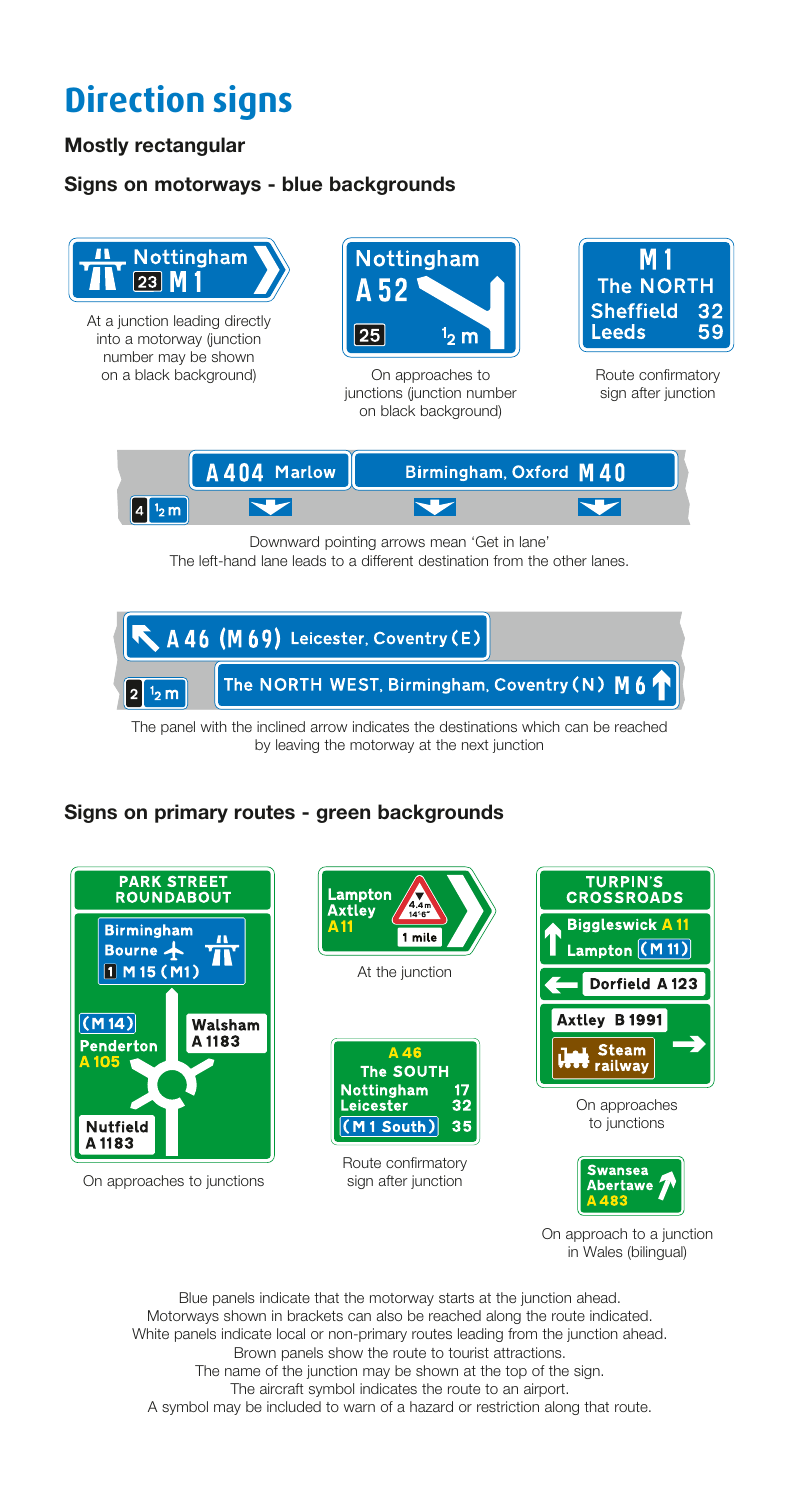#### Green background signs - continued



Primary route forming part of a ring road



#### Signs on non-primary and local routes - black borders



On approaches to junctions

with access for the<br>disabled

Green panels indicate that the primary route starts at the junction ahead. Route numbers on a blue background show the direction to a motorway. Route numbers on a green background show the direction to a primary route.

#### Other direction signs





Ancient monument in the care of English Heritage



Direction to camping and caravan site



Recommended route for **Route For Provide** Route for pedestrians pedal cycles to place shown



Symbols showing emergency diversion route for motorway and other main road traffic



Direction to a car park



Advisory route for lorries



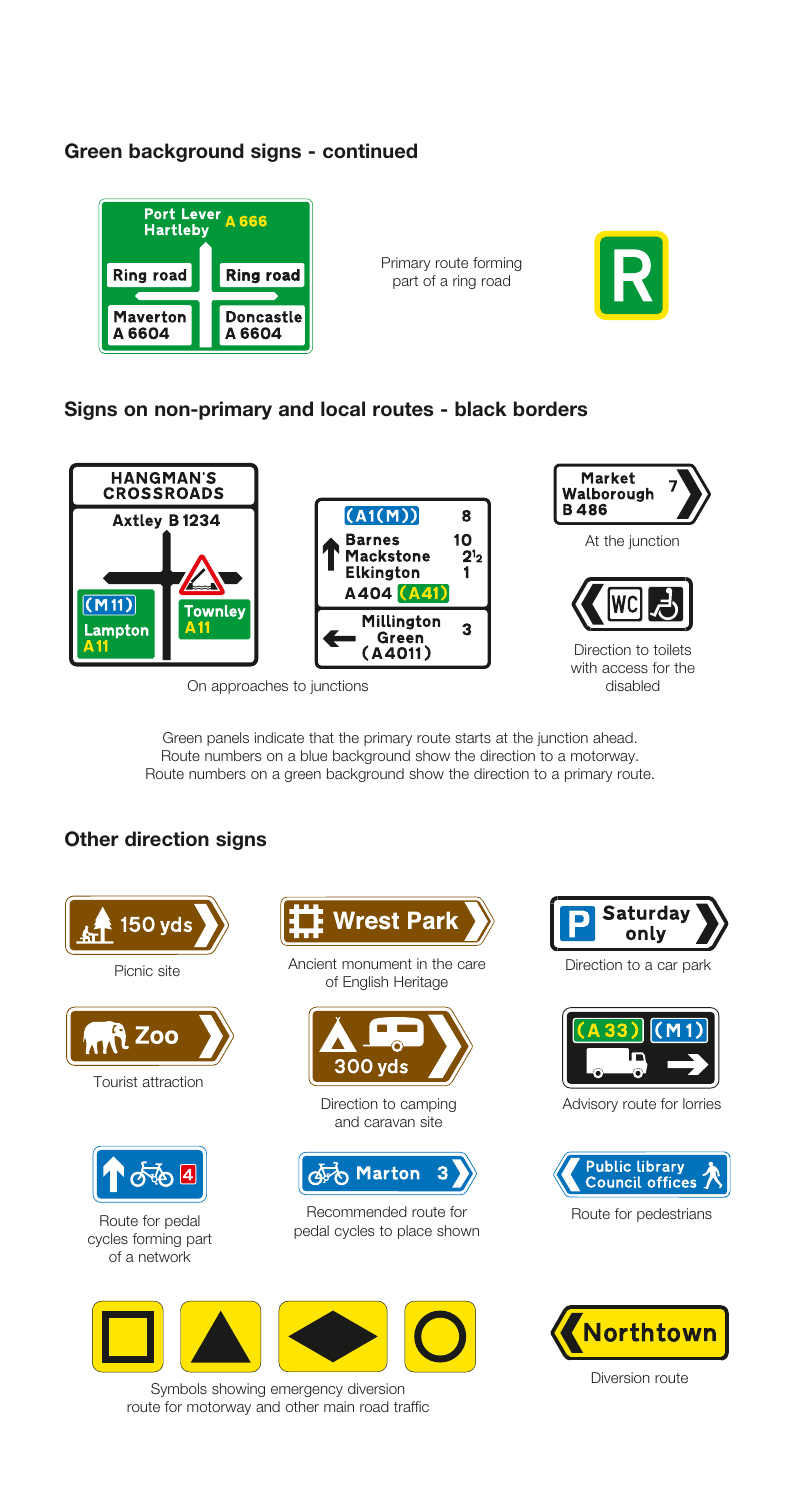## **Information signs**

#### All rectangular



Entrance to controlled parking zone



Parking place for solo motorcycles



End of motorway



Traffic on the main carriageway coming from right has priority over joining traffic



Entrance to congestion charging zone



With-flow bus lane ahead which pedal cycles and taxis may also use



End of controlled parking zone



Advance warning of restriction or prohibition ahead



Lane designated for use by high occupancy vehicles (HOV) see rule 142



Vehicles permitted to use an HOV lane ahead



Appropriate traffic lanes at junction ahead



Traffic in right hand lane of slip road joining the main carriageway has priority over left hand lane



Motorway service area sign showing the operator's name



Start of motorway and point from which motorway regulations apply



Additional traffic joining from left ahead. Traffic on main carriageway has priority over joining traffic from right hand lane of slip road







'Countdown' markers at exit from motorway (each bar represents 100 yards to the exit). Green-backed markers may be used on primary routes and white-backed markers with black bars on other routes. At approaches to concealed level crossings white-backed markers with red bars may be used. Although these will be erected at equal distances the bars do not represent 100 yard intervals.